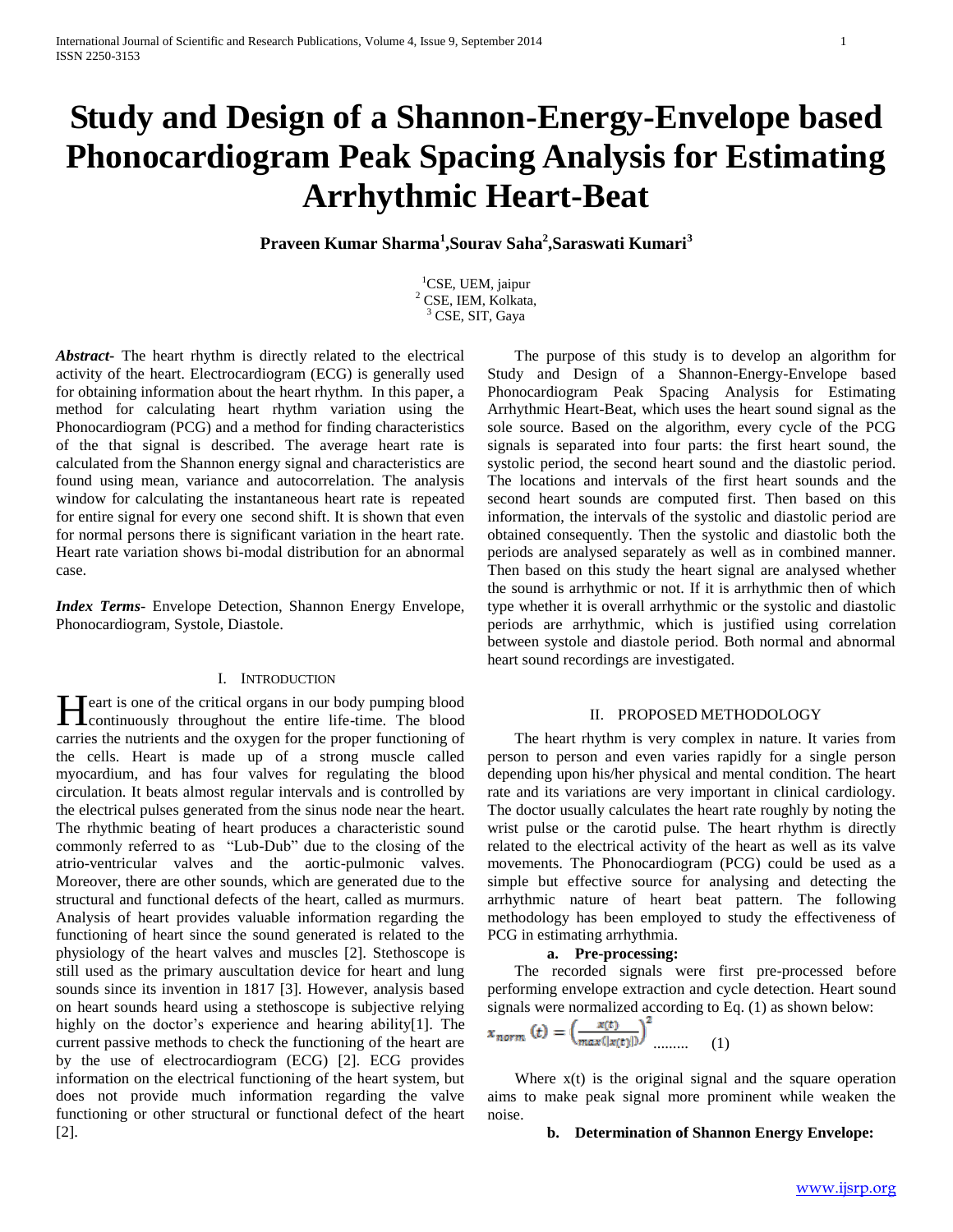

**Figure 1 : Outcomes of various envelope detection methods**

 The envelope of the heart sound signal can be detected using different methods like absolute value of the signal, squared energy, Shannon entropy, and Shannon energy as depicted below. The normalized samples obtained through Eq. (1) makes it possible to evaluate its envelope in the temporal field. Fig. 1 plots outcome of various envelop detection methods against the normalized signal ranging from  $-1$  to  $+1$ . The negative part is ignored in the graph due symmetry of results.

Absolute Value:  $\mathbf{E} = |\mathbf{x}|$ Square Energy:  $E = x^2$ 

Shannon Entropy:  $E = -|x| \log |x|$ 

Shannon Energy:  $E = -x^2 \log(x^2)$ 

 Figure 1 provides a basic framework for comparing efficiency of various envelope detection methods. The squared energy method associates exponential weighing factors to high intensity components which will pose difficulty in isolating low intensity components. The absolute value technique associates same weighing factor to all components making it difficult to separate low from high amplitude signals. Shannon entropy method attenuates the high intensity signal since it gives more weights to low intensity signal. But it is evident from the graph that Shannon energy method emphasizes medium range amplitude components and attenuates low intensity signal more than the high intensity components. Shannon Energy can absorb the magnitude of oscillations of high intensity as well as those in low amplitudes. The square and the absolute value of the signal samples promotes oscillations of high amplitude more than those of low amplitude. To improve this beneficial effect, we can standardize or normalize this energy. The average Shannon Energy is standardized by the following relationship:

$$
E_n = \frac{E - \mu}{\sigma}
$$

In the above equation, E is the Shannon Energy,  $\mu$  is the average value of energy E of thesignal,  $\sigma$  is the standard deviation of energy  $E$  of the signal and  $E_n$  is the average Shannon Energy standardized or normalized. The average Shannon energy

 $(\mu)$  can be calculated based on  $\mu$  number of normalized samples as below.

$$
\mu = -\frac{1}{n} \sum_{i=1}^{n} x_i^2 \log(x_i^2)
$$

 Fig. 2 shows the standardized Shannon energy based envelop of a simple PCG signal which is convenient to find S1 and S2 locations.



**Figure 1: Shannon energy based envelop of a simple PCG signal**

# **2.1 Identification of S1 and S2 peaks:**

 While it is easy to visually identify peaks in a small univariate time-series, there is a need to formalize the notion of a peak to avoid subjectivity and to devise algorithms to automatically detect peaks in any given time-series. A data point in a time-series is a *local peak* if (a) it is a large and locally maximum value within a window, which is neither necessarily large nor globally maximum in the entire time-series; and (b) it is isolated i.e., not too many points in the window have similar values. Not all local peaks are *true peaks*; a local peak is a true peak if it is a reasonably large value even in the global context. Let  $T = X1, X2, \ldots, XN$  be a given univariate uniformly sampled time-series containing *N* values. Without loss of generality, the time instants are assumed to be 1, 2, …,*N* (i.e., the time-series *T*  is uniformly sampled). Let *xi* be a given  $i^{\text{th}}$  point in *T*. Let *S* be a given *peak function*, which associates a score (which is a nonnegative real number) *S(N, i, Xi, T)* with *i*th element X*i* of the given time-series *T*. A given point X*i* in *T* is a *peak* if *S(N, i, Xi,*   $T$ )  $> \Theta$ , where  $\Theta$  is a suitably estimated threshold value. The following algorithm finds peak position within a window of suitably chosen length. It employs binary search technique to examine whether the pivot candidate is on ascending part or on descending part or itself is a peak in the sample-sequence and based on the location of the pivot, the searching subsequence portion is determined.

# **2.2 Algorithm for peak finding**

Algorithm *FindPeak(X, i, j)*  $//$  Input: Sample Series  $(X)$ , Starting Index  $(i)$ , End Index  $(i)$ // Output: Index of Peak Sample Value *1.*  $m = \frac{(i+j)}{2}$ 

$$
2. if (X_{m-1} \leq X_m \textbf{AND} X_m \geq X_{m+1})
$$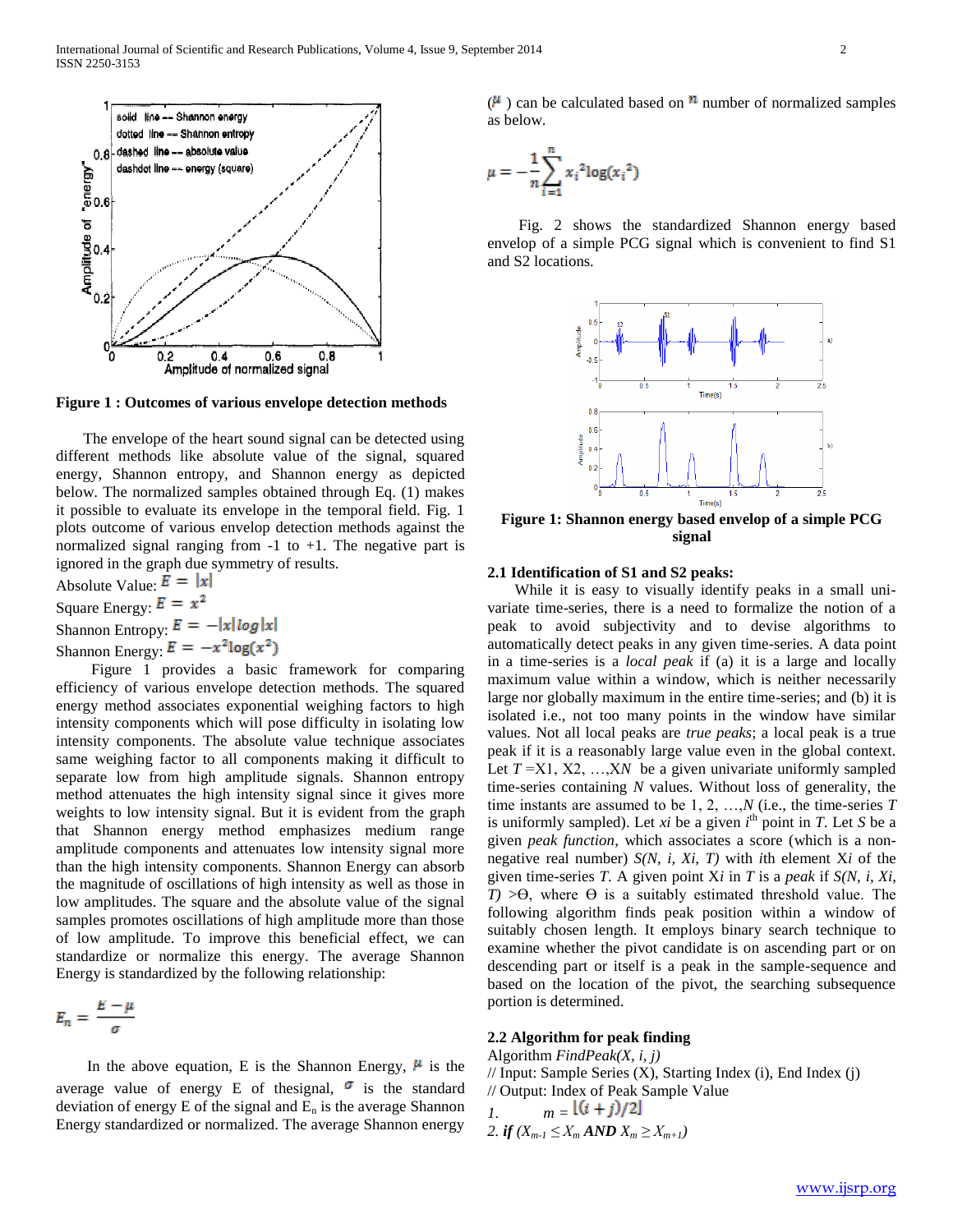International Journal of Scientific and Research Publications, Volume 4, Issue 9, September 2014 3 ISSN 2250-3153

- *3. return m 4. else if*  $(X_{m-1} > X_m)$ *5. return FindPeak(X, i, m-1) 6. <i>else if*  $(X_m, X_{m+1})$
- *7. return FindPeak(X, m+1, j)*

**2.3 Estimation of systole and diastole periods:**



**Figure2: Systole and Diastole Period with reference to S1 and S2 peaks.**

 The peak-locations and peak-amplitude values are analysed to identify S1 and S2 peaks in the sample sequence. Experimentally it has been observed that S1-peak values are normally larger than S2-peak values. The time-gap between consecutive S1 and S2 peaks represents systole period whereas diastole period is measured as the time-gap between consecutive S2 and S1 peaks. Every systole and diastole periods are recorded along the entire sample sequence for further analysis.

## III. RESULT AND ANALYSIS

By the methodology mentioned above heart sounds are analysed. Result of analysis of ten heart sound samples is given in the Table 1 and Table 2. From Table 1 it can be concluded that the value of Systole gap is always less than the diastole gaps. Also the correlation between the Systole and Diastole gaps are

shown in Table 1 that interprets the relationship between systole and diastole. In some cases the correlation between s1 and s2 sound is positive but in some cases it is negative. Positive correlation means that high scores of one signal is associated with high scores of the other, and that low scores on one are associated with low scores on the other. In our case correlation of HS\_5 is positive it means high score of systole changes with high score of diastole and low score of systole changes with low score of diastole. Negative correlation, on the other hand, means that high scores on the first signal is associated with low scores of the second. Negative correlation also means that low scores on the first signal is associated with high scores on the second. In our case except HS\_5,HS\_7,HS\_8 and HS\_9 all are with negative correlation. As in these signals low scores on the systole are associated with high scores on the diastole and high scores on the systole are associated with low scores on the second.

| SOUNDs (ID) | <b>GAPS</b><br>Systole<br>(Mean) | Diastole<br><b>GAPS</b><br>(Mean) | VAR S1  | VAR_S2  | <b>CORRELATION</b> |
|-------------|----------------------------------|-----------------------------------|---------|---------|--------------------|
| $HS_1$      | 583.66                           | 992.12                            | 334.75  | 203.26  | $-0.1726$          |
| $HS_2$      | 740.90                           | 1314.66                           | 374.10  | 236     | $-0.3988$          |
| $HS_3$      | 481                              | 915.83                            | 290     | 184.15  | $-0.4911$          |
| $HS_4$      | 386.82                           | 714.36                            | 288.96  | 533.19  | $-0.0518$          |
| $HS$ 5      | 634.76                           | 938.25                            | 532.69  | 4080.56 | 0.5331             |
| $HS_6$      | 626.13                           | 1011.14                           | 1814.26 | 1759.51 | $-0.3347$          |
| $HS_7$      | 631.42                           | 1304.71                           | 385.64  | 7965.75 | 0.00010            |
| HS 8        | 990.50                           | 1696.62                           | 1534.28 | 4107.12 | 0.0078             |
| HS 9        | 502.09                           | 863.30                            | 410.49  | 91.78   | 0.2101             |
| $HS_10$     | 1547                             | 2286.16                           | 1381    | 618.96  | $-0.3231$          |

**Table 1**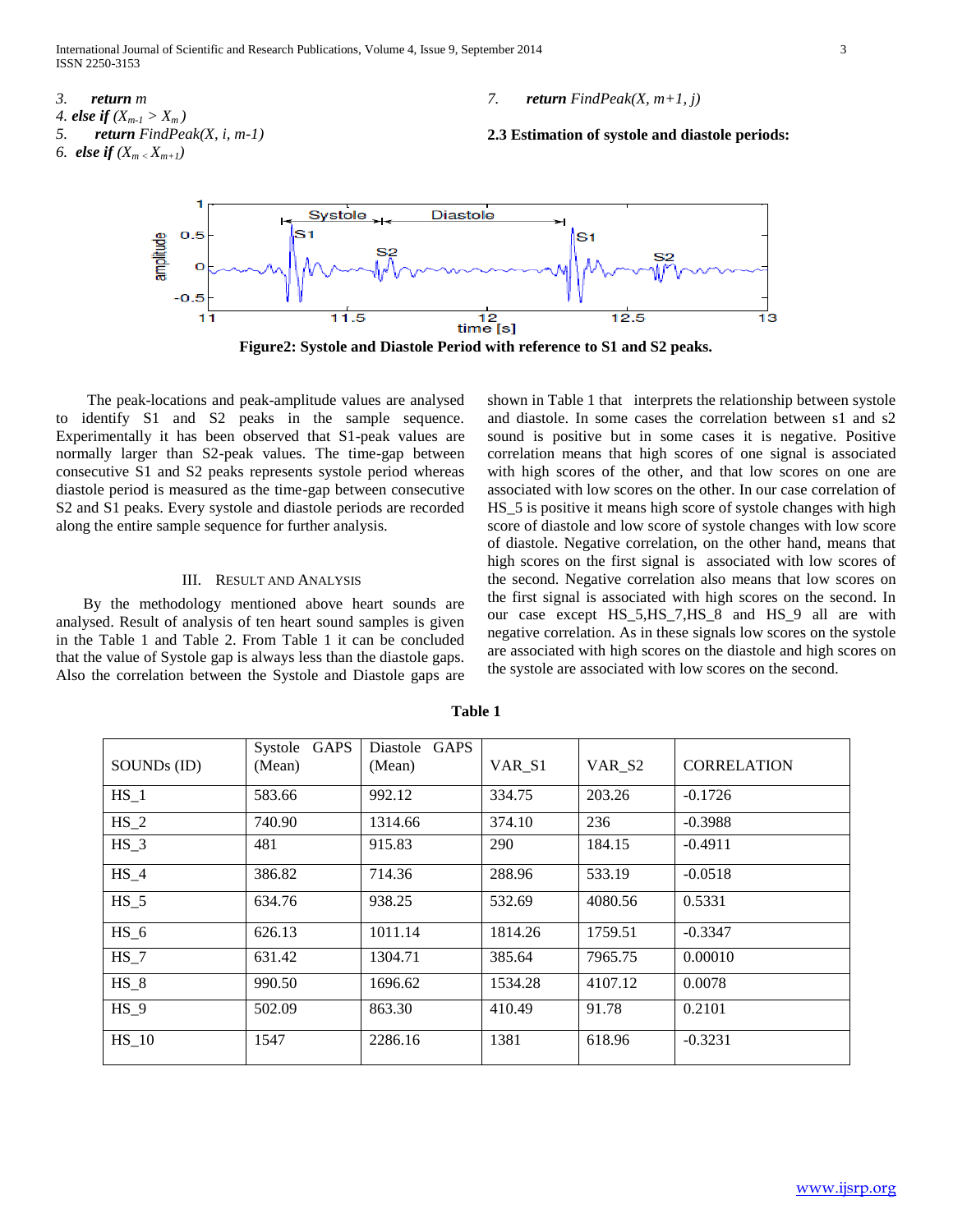| <b>SOUNDs</b><br>(ID) | Actual<br>Beat<br>Rate<br>(BPM) | Windowing with a window<br>$size=1$ sec |          | combining<br><b>On</b><br>Systole<br>and<br>Diastole |          |                    | Accuracy<br>(% )<br>(with respect | Accuracy $(\% )$<br>(with<br>respect |
|-----------------------|---------------------------------|-----------------------------------------|----------|------------------------------------------------------|----------|--------------------|-----------------------------------|--------------------------------------|
|                       |                                 | Mean<br>(Beat rate)<br>(BPM)            | Variance | Mean                                                 | Variance | Beat rate<br>(BPM) | to<br>windowing)                  | cardiac<br>to<br>cycle)              |
| $HS_1$                | 78.15                           | 85.67                                   | 509.56   | 1579.25                                              | 372.78   | 77.14              | 90.37                             | 98.70                                |
| $HS_2$                | 61.52                           | 73.55                                   | 12.43    | 2058.33                                              | 333.75   | 60                 | 80.44                             | 98.36                                |
| $HS_3$                | 85.55                           | 93.40                                   | 475.48   | 1397.16                                              | 271.60   | 86.66              | 90.81                             | 98.71                                |
| $HS_4$                | 108.55                          | 123.81                                  | 82.55    | 1100.77                                              | 791.04   | 110.40             | 85.93                             | 98.32                                |
| $HS_5$                | 86                              | 82.13                                   | 584.56   | 1571.25                                              | 6189.29  | 78                 | 95.5                              | 90.69                                |
| $HS_6$                | 73                              | 80.89                                   | 407.67   | 1635.64                                              | 2474.09  | 75                 | 89.18                             | 97.33                                |
| $HS_7$                | 64                              | 70.52                                   | 93.86    | 1936.14                                              | 8351.97  | 60                 | 89.80                             | 93.75                                |
| $HS_8$                | 90                              | 86.36                                   | 898.63   | 2687.12                                              | 5680.69  | 80                 | 95.95                             | 89                                   |
| $HS_9$                | 87                              | 91.70                                   | 263.50   | 1365.60                                              | 628.93   | 82.50              | 94.59                             | 94.82                                |
| $HS_10$               | 61                              | 71.45                                   | 180.79   | 3836.83                                              | 1565.76  | 60                 | 82.86                             | 98.36                                |

**Table 2**

 Correlation coefficients can vary numerically between 0.0 and 1.0. The closer the correlation is to 1.0, the stronger the relationship between the two variables. A correlation of 0.0 indicates the absence of a relationship. If the correlation coefficient is -0.80, then it indicates the presence of a strong relationship. It means that the taken heart sounds have the correlation as follow:

HS\_5>HS\_3> HS\_2> HS\_6> HS\_10> HS\_9> HS\_1> HS\_4> HS  $8 >$  HS  $7$ 

 Here, The sign does not mean that it is having less correlation but it indicates the sign of correlation. A positive correlation coefficient means that as Systole increases, Diastole increases. And conversely, as Systole decreases, Diastole decreases. In other words, the variables move in the same direction when there is a positive correlation. A negative correlation means that as systole increases, diastole decreases and vice versa. In other words, the variables move in opposite directions when there is a negative correlation. The negative sign indicates that as class size increases, mean reading scores decrease. A correlation can only indicate the presence or absence of a relationship, not the nature of the relationship.

# **From the table no. 2**

- The heart beat rate with sliced time of window size=one sec is taken. It is taken to analyse the signal in the interval of 1 second.
- Similarly beat rate using the measurement of complete cardiac cycle or, systole+diastole is also there.
- Finally we got our obtained beat rate with the accuracy of the beat rate is =90% in almost all the cases.
- From the above Table 2 it is clear that the measurement using cardiac cycle gives more exact result.

 In both the table the mean and variance are there. In Table 1 the mean and variance of systole and diastole are there and in Table 2 the mean and variance of both overall signal with a time slice 1 sec & combination of systole and diastole or simply cardiac cycle are there.

## IV. CONCLUSION

 In this paper heart sounds are analysed. The analysis process includes the envelope finding using Shannon energy. Then the envelope is taken as input for the peak finding. Then we calculate the gaps between S1 and S2. After finding the peak the histogram of the gaps is calculated. Then thresholding technique is used to cluster the gaps into Systole and Diastole. Then we use the correlation to find that the signal is arrhythmic or not. In this study it is concluded that the abnormality of heart sound is not only depend on the overall cardiac cycle whereas it depends upon the individual analysis of systole and diastole period. By calculating the correlation, the clear picture of variability of systole and diastole period is found , which plays the key role for the testing of abnormality of heart sound.

#### **REFERENCES**

- [1] H, Liang S Lukkarinen, I Hartimo , Heart sound segmentation algorithm based on heart sound envelogram , Helsinki University of Technology , Espoo, Finland.
- [2] Ajith Kumar P C and T V Ananthapadmanabha, Heart rate variability using Shannon energy, 1-MSc. (Engg.) Student, 2-Prof., Digital Signal and Image Processing,MSRSAS.
- [3] Pasterkamp, H., Kramen, S.S., & Wodicka, G. (1997). Respiratory sounds:advances beyond the stethoscope. American Journal of Respiratory and Critical,Care Medicine, 156, 975-987.
- [4] Prakash D, Uma Mageshwari T, Prabakaran K, and Suguna A (2013), Detection of Heart Diseases by Mathematical Artificial Intelligence